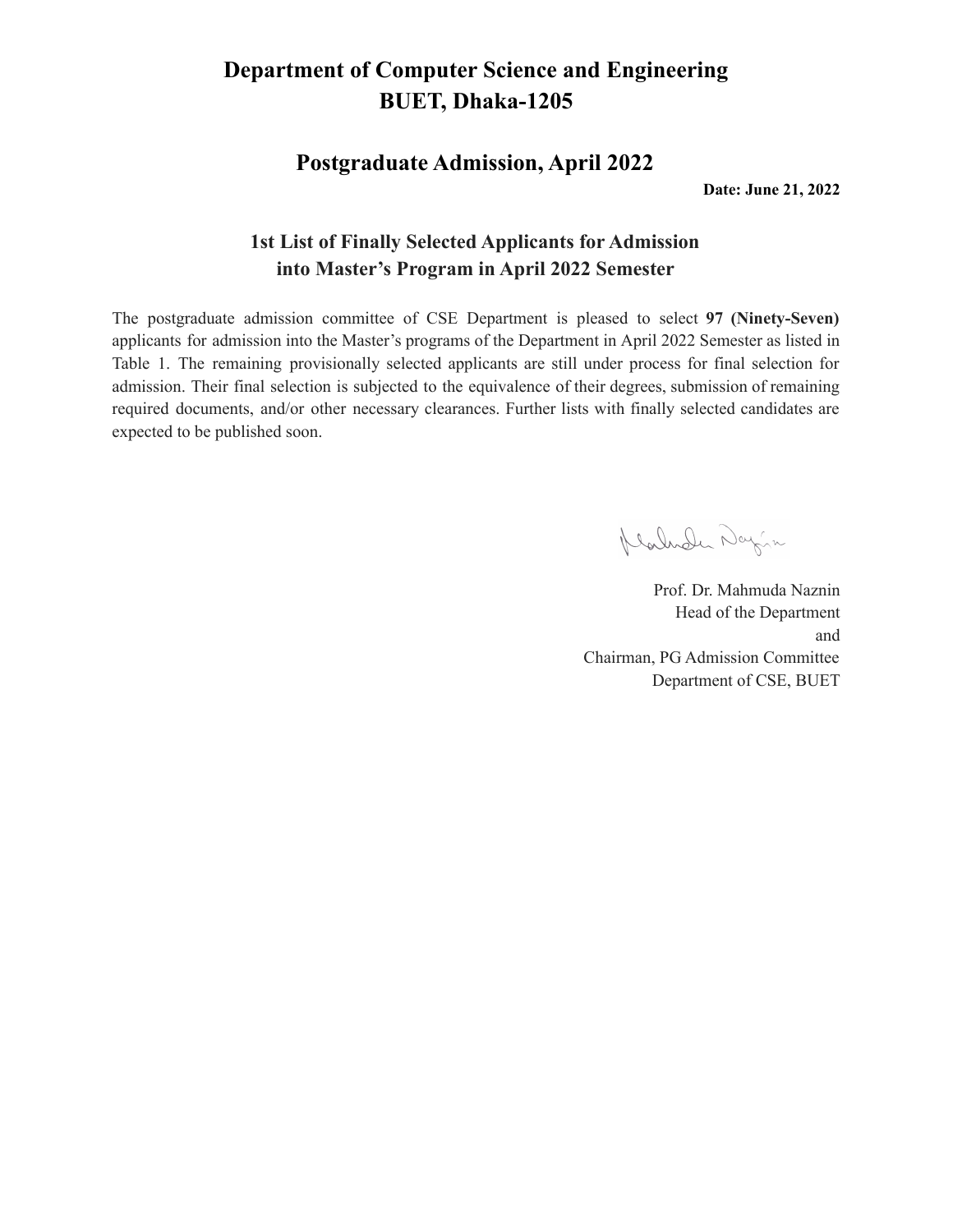**Postgraduate Admission, April 2022**

**Date: June 21, 2022**

| <b>Serial</b>  | <b>Application</b><br><b>Serial No</b> | <b>Student's Name</b>          | <b>Status</b> | <b>Student No.</b> | <b>Advisor</b>              |
|----------------|----------------------------------------|--------------------------------|---------------|--------------------|-----------------------------|
| 1              | 50062                                  | <b>Abdur Rashid Tushar</b>     | Full-time     | 0422052001         | Dr. Muhammad<br>Masroor Ali |
| $\overline{2}$ | 50147                                  | Parvez Mahmud                  | Part-time     | 0422052002         | Dr. Muhammad<br>Masroor Ali |
| 3              | 50300                                  | Samin Rahman Khan              | Part-time     | 0422052003         | Dr. Muhammad<br>Masroor Ali |
| 4              | 50318                                  | Md Mosaddekul Islam            | Part-time     | 0422052004         | Dr. Muhammad<br>Masroor Ali |
| 5              | 50380                                  | Md. Nazmul Hasan<br>Sakib      | Part-time     | 0422052005         | Dr. Muhammad<br>Masroor Ali |
| 6              | 50416                                  | <b>Mohammad Abser</b><br>Uddin | Part-time     | 0422052006         | Dr. Muhammad<br>Masroor Ali |
| $\overline{7}$ | 50417                                  | Md. Ashraful Islam             | Part-time     | 0422052007         | Dr. Muhammad<br>Masroor Ali |
| 8              | 50423                                  | <b>Avijit Biswas</b>           | Part-time     | 0422052008         | Dr. Muhammad<br>Masroor Ali |
| 9              | 50471                                  | Kazi Noshin                    | Part-time     | 0422052009         | Dr. Muhammad<br>Masroor Ali |
| 10             | 50555                                  | Md. Shajalal Forhad            | Full-time     | 0422052010         | Dr. Muhammad<br>Masroor Ali |
| 11             | 50600                                  | Mimsadi Islam                  | Part-time     | 0422052011         | Dr. Muhammad<br>Masroor Ali |
| 12             | 50609                                  | Kazi Abdun Noor                | Part-time     | 0422052012         | Dr. Muhammad<br>Masroor Ali |
| 13             | 50615                                  | Ajmain Yasar Ahmed             | Part-time     | 0422052013         | Dr. Muhammad<br>Masroor Ali |
| 14             | 50633                                  | Md. Habibur Rahman             | Part-time     | 0422052014         | Dr. Muhammad<br>Masroor Ali |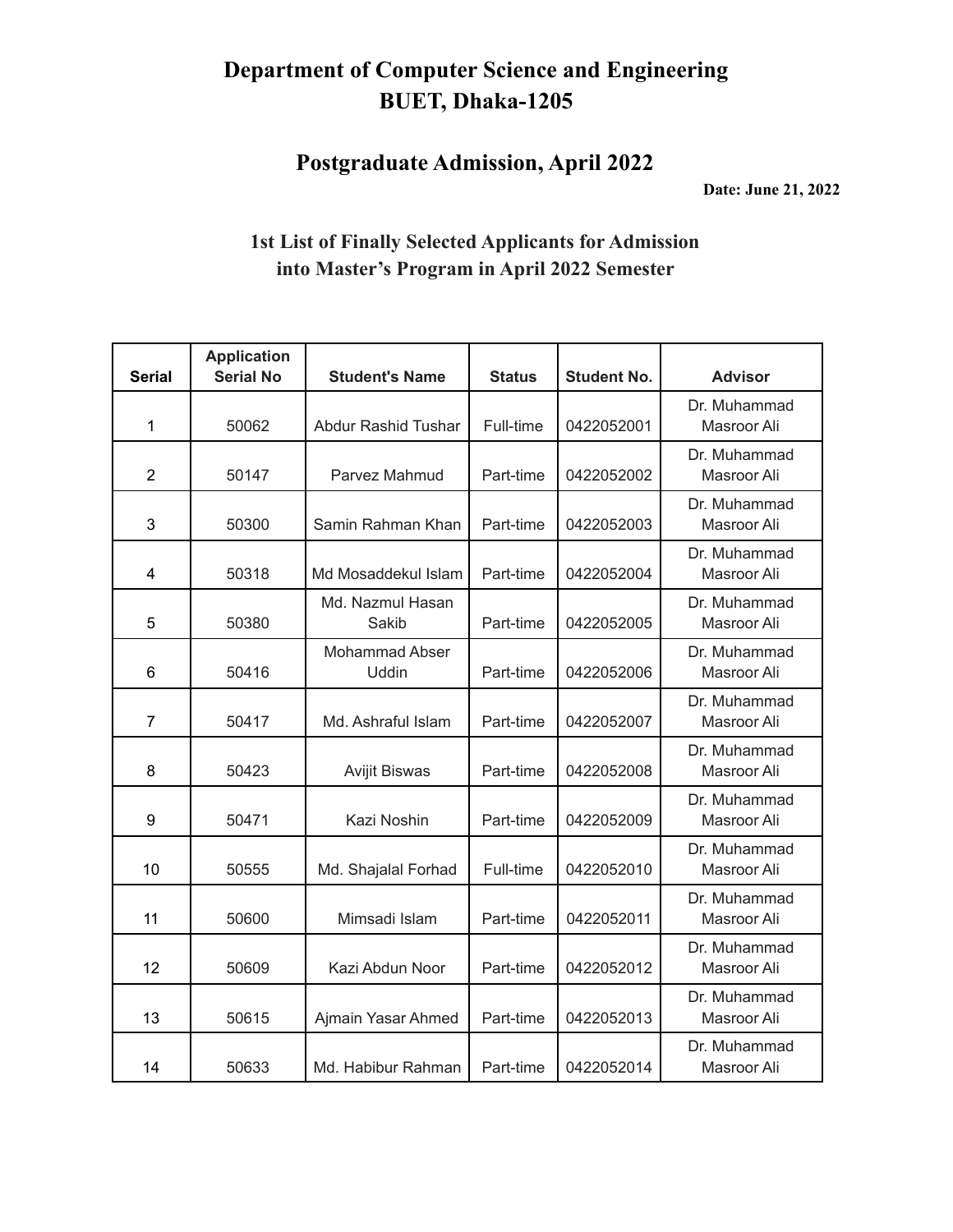### **Postgraduate Admission, April 2022**

**Date: June 21, 2022**

|               | <b>Application</b> | 0                              |               |                    |                             |
|---------------|--------------------|--------------------------------|---------------|--------------------|-----------------------------|
| <b>Serial</b> | <b>Serial No</b>   | <b>Student's Name</b>          | <b>Status</b> | <b>Student No.</b> | <b>Advisor</b>              |
| 15            | 50640              | Mir Mahathir<br>Mohammad       | Part-time     | 0422052015         | Dr. Muhammad<br>Masroor Ali |
| 16            | 50646              | Iqbal Hossain Raju             | Part-time     | 0422052016         | Dr. Muhammad<br>Masroor Ali |
| 17            | 50649              | Sajib Acharjee Dip<br>Acharjee | Part-time     | 0422052017         | Dr. Muhammad<br>Masroor Ali |
| 18            | 50653              | <b>Fahim Shahriar</b>          | Part-time     | 0422052018         | Dr. Muhammad<br>Masroor Ali |
| 19            | 50673              | Md. Romizul Islam              | Part-time     | 0422052019         | Dr. Muhammad<br>Masroor Ali |
| 20            | 50698              | Md Hasebul Hasan               | Part-time     | 0422052020         | Dr. Muhammad<br>Masroor Ali |
| 21            | 50699              | Md. Abid Jahan                 | Part-time     | 0422052021         | Dr. Muhammad<br>Masroor Ali |
| 22            | 50746              | Abir Mohammad<br>Turza         | Part-time     | 0422052022         | Dr. Muhammad<br>Masroor Ali |
| 23            | 50770              | M. A. Rased                    | Part-time     | 0422052023         | Dr. Muhammad<br>Masroor Ali |
| 24            | 50771              | Muhammad Saad<br>Naasik        | Part-time     | 0422052024         | Dr. Muhammad<br>Masroor Ali |
| 25            | 50808              | A.K.M. Mehedi Hasan            | Part-time     | 0422052025         | Dr. Muhammad<br>Masroor Ali |
| 26            | 50818              | Md. Shahrar Fatemi             | Part-time     | 0422052026         | Dr. Muhammad<br>Masroor Ali |
| 27            | 50820              | Sheikh Abir Hasan              | Part-time     | 0422052027         | Dr. Muhammad<br>Masroor Ali |
| 28            | 50844              | Raihan Rasheed                 | Part-time     | 0422052028         | Dr. Muhammad<br>Masroor Ali |
| 29            | 50869              | Shovito Barua<br>Soumma        | Part-time     | 0422052029         | Dr. Muhammad<br>Masroor Ali |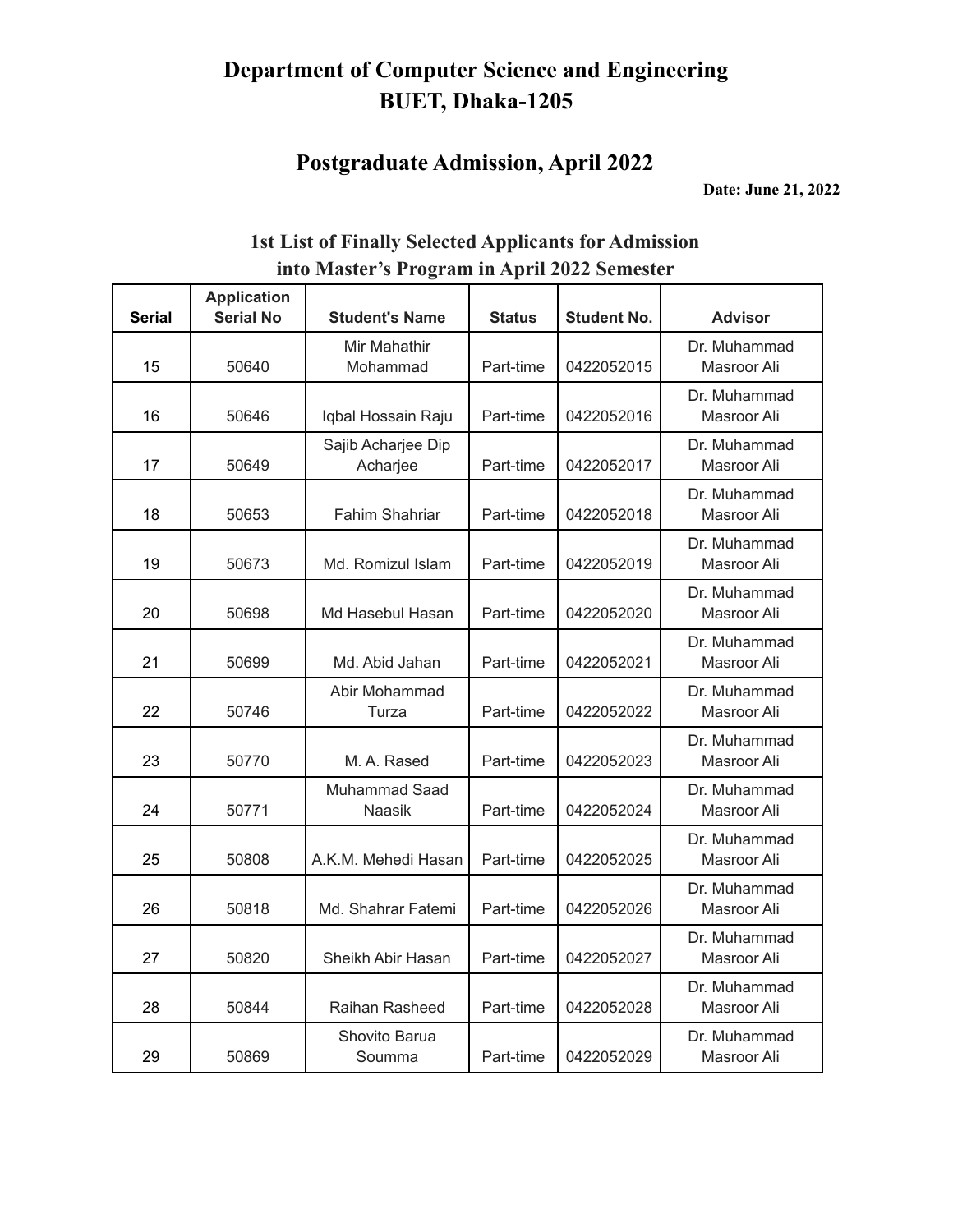# **Postgraduate Admission, April 2022**

**Date: June 21, 2022**

| <b>Serial</b> | <b>Application</b><br><b>Serial No</b> | <b>Student's Name</b>           | <b>Status</b> | <b>Student No.</b> | <b>Advisor</b>              |
|---------------|----------------------------------------|---------------------------------|---------------|--------------------|-----------------------------|
| 30            | 50886                                  | Sudipa Saha                     | Part-time     | 0422052030         | Dr. Muhammad<br>Masroor Ali |
| 31            | 50891                                  | Mursheda Tasnim                 | Full-time     | 0422052031         | Dr. Muhammad<br>Masroor Ali |
| 32            | 50921                                  | Sakib Abrar                     | Part-time     | 0422052032         | Dr. Muhammad<br>Masroor Ali |
| 33            | 50924                                  | Nafid Ajmain Enan               | Full-time     | 0422052033         | Dr. Muhammad<br>Masroor Ali |
| 34            | 50936                                  | Fazle Rafsani                   | Part-time     | 0422052034         | Dr. Muhammad<br>Masroor Ali |
| 35            | 50986                                  | Navid Bin Hasan                 | Part-time     | 0422052035         | Dr. Muhammad<br>Masroor Ali |
| 36            | 51100                                  | Md. Nazmul Islam                | Part-time     | 0422052036         | Dr. Md. Monirul Islam       |
| 37            | 51113                                  | <b>Binoy Kumar</b><br>Sutradhar | Part-time     | 0422052037         | Dr. Md. Monirul Islam       |
| 38            | 51114                                  | A.T.M Mizanur<br>Rahman         | Part-time     | 0422052038         | Dr. Md. Monirul Islam       |
| 39            | 51123                                  | Ishrat Jahan Eliza              | Part-time     | 0422052039         | Dr. Md. Monirul Islam       |
| 40            | 51141                                  | Muhammad Ahad UI<br>Alam        | Part-time     | 0422052040         | Dr. Md. Monirul Islam       |
| 41            | 51220                                  | Mohammad Solaiman               | Part-time     | 0422052041         | Dr. Md. Monirul Islam       |
| 42            | 50006                                  | Md. Abid Ahsan                  | Full-time     | 0422052042         | Dr. Md. Monirul Islam       |
| 43            | 50012                                  | Md Sakib Muhtadee               | Full-time     | 0422052043         | Dr. Md. Monirul Islam       |
| 44            | 50052                                  | <b>Muhammad Anwarul</b><br>Azim | Full-time     | 0422052044         | Dr. Md. Monirul Islam       |
| 45            | 50066                                  | Sahriar Nur Nahin               | Full-time     | 0422052045         | Dr. Md. Monirul Islam       |
| 46            | 50089                                  | Md. Ismail                      | Full-time     | 0422052046         | Dr. Md. Monirul Islam       |
| 47            | 50109                                  | Md. Nahid Hasan                 | Full-time     | 0422052047         | Dr. Md. Monirul Islam       |
| 48            | 50135                                  | <b>Tashreef Muhammad</b>        | Part-time     | 0422052048         | Dr. Md. Monirul Islam       |
| 49            | 50137                                  | Wajida Anwar Asha               | Full-time     | 0422052049         | Dr. Md. Monirul Islam       |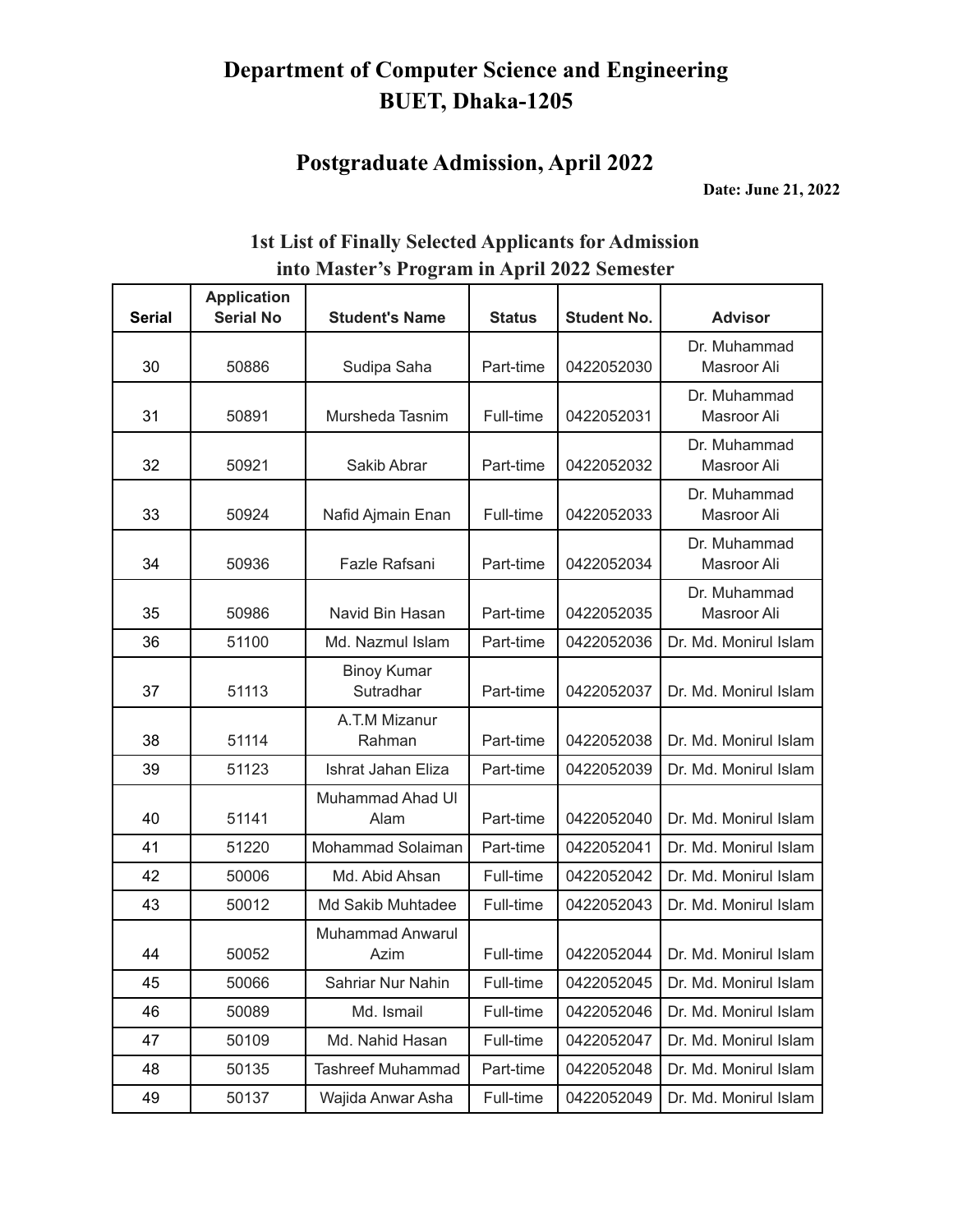### **Postgraduate Admission, April 2022**

**Date: June 21, 2022**

| <b>Serial</b> | <b>Application</b><br><b>Serial No</b> | <b>Student's Name</b>    | <b>Status</b> | <b>Student No.</b> | <b>Advisor</b>                |
|---------------|----------------------------------------|--------------------------|---------------|--------------------|-------------------------------|
| 50            | 50150                                  | Rizwan Shaikh            | Part-time     | 0422052050         | Dr. Md. Monirul Islam         |
| 51            | 50160                                  | Navid Bin Mahamud        | Part-time     | 0422052051         | Dr. Md. Monirul Islam         |
| 52            | 50172                                  | Md. Arafat Islam         | Full-time     | 0422052052         | Dr. Md. Monirul Islam         |
| 53            | 50223                                  | Md Shadman Wasif         | Part-time     | 0422052053         | Dr. Md. Monirul Islam         |
| 54            | 50246                                  | Anika Bintee Aftab       | Part-time     | 0422052054         | Dr. Md. Monirul Islam         |
| 55            | 50307                                  | Nishat Anjum Lea         | Full-time     | 0422052055         | Dr. Md. Monirul Islam         |
| 56            | 50322                                  | Sadia Afrin Purba        | Part-time     | 0422052056         | Dr. Md. Monirul Islam         |
| 57            | 50334                                  | Sanzana Karim Lora       | Full-time     | 0422052057         | Dr. Md. Monirul Islam         |
| 58            | 50336                                  | Khatuna Jannat           | Part-time     | 0422052058         | Dr. Md. Monirul Islam         |
| 59            | 50349                                  | Md. Rakib Babu           | Full-time     | 0422052059         | Dr. Md. Monirul Islam         |
| 60            | 50371                                  | Abhishek Roy             | Full-time     | 0422052060         | Dr. Md. Monirul Islam         |
| 61            | 50381                                  | Shifat Islam             | Full-time     | 0422052061         | Dr. Md. Monirul Islam         |
| 62            | 50421                                  | Md. Emon Islam<br>Rabbi  | Full-time     | 0422052062         | Dr. Md. Monirul Islam         |
| 63            | 50441                                  | Md. Abul Bashar          | Part-time     | 0422052063         | Dr. Md. Monirul Islam         |
| 64            | 50442                                  | Md. Likson Ali           | Part-time     | 0422052064         | Dr. Md. Monirul Islam         |
| 65            | 50449                                  | <b>Towkir Ahmed</b>      | Full-time     | 0422052065         | Dr. Md. Monirul Islam         |
| 66            | 50474                                  | Md. Jamal Hossain        | Full-time     | 0422052066         | Dr. Md. Monirul Islam         |
| 67            | 50490                                  | Md. Jamal Uddin          | Part-time     | 0422052067         | Dr. Md. Monirul Islam         |
| 68            | 50498                                  | Mohammad Hadiul<br>Islam | Part-time     | 0422052068         | Dr. Md. Monirul Islam         |
| 69            | 50548                                  | Saifur Rahman Shatil     | Part-time     | 0422052069         | Dr. Md. Monirul Islam         |
| 70            | 50583                                  | M. Shahir Rahman         | Part-time     | 0422052070         | Dr. Md. Monirul Islam         |
| 71            | 50635                                  | Tanjina Oriana           | Part-time     | 0422052071         | Dr. Mohammad Saifur<br>Rahman |
| 72            | 50642                                  | Md. Palash Miah          | Full-time     | 0422052072         | Dr. Mohammad Saifur<br>Rahman |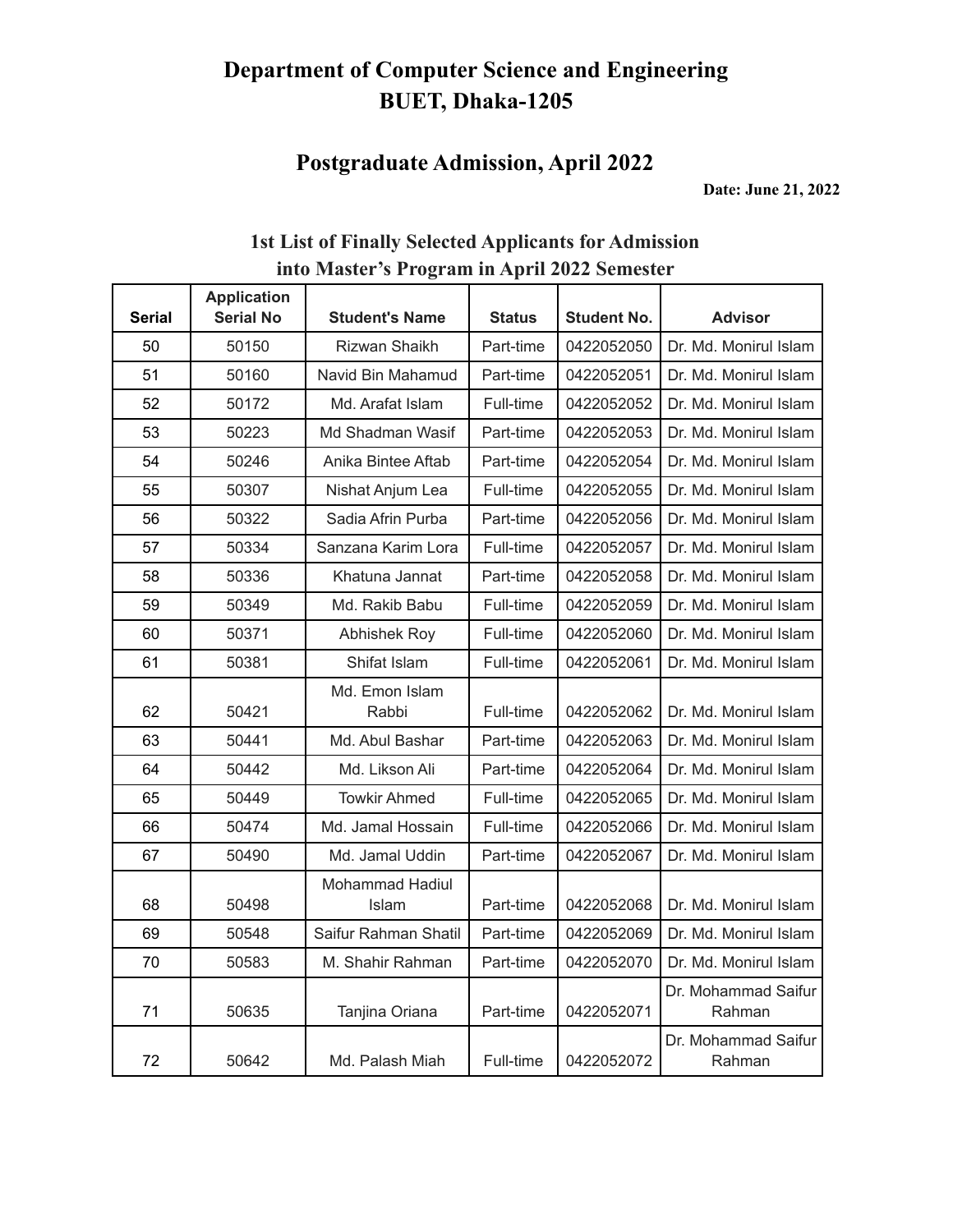# **Postgraduate Admission, April 2022**

**Date: June 21, 2022**

| <b>Serial</b> | <b>Application</b><br><b>Serial No</b> | <b>Student's Name</b>      | <b>Status</b> | <b>Student No.</b> | <b>Advisor</b>                |
|---------------|----------------------------------------|----------------------------|---------------|--------------------|-------------------------------|
| 73            | 50654                                  | Mahmudul Hasan             | Part-time     | 0422052073         | Dr. Mohammad Saifur<br>Rahman |
| 74            | 50658                                  | Md. Mahmudul Hasan         | Part-time     | 0422052074         | Dr. Mohammad Saifur<br>Rahman |
| 75            | 50675                                  | Syed Tangim Pasha          | Full-time     | 0422052075         | Dr. Mohammad Saifur<br>Rahman |
| 76            | 50682                                  | Digonto Kumar Sarker       | Full-time     | 0422052076         | Dr. Mohammad Saifur<br>Rahman |
| 77            | 50684                                  | Md Mojammal<br>Hossain     | Part-time     | 0422052077         | Dr. Mohammad Saifur<br>Rahman |
| 78            | 50687                                  | Rafi Khandoker             | Full-time     | 0422052078         | Dr. Mohammad Saifur<br>Rahman |
| 79            | 50714                                  | <b>Istiak Ahmed</b>        | Full-time     | 0422052079         | Dr. Mohammad Saifur<br>Rahman |
| 80            | 50760                                  | Md. Sharzul Mostafa        | Part-time     | 0422052080         | Dr. Mohammad Saifur<br>Rahman |
| 81            | 50798                                  | Jadir Ibna Hasan           | Part-time     | 0422052081         | Dr. Mohammad Saifur<br>Rahman |
| 82            | 50832                                  | Shawon Kumar Saha          | Full-time     | 0422052082         | Dr. Mohammad Saifur<br>Rahman |
| 83            | 50835                                  | S.M.Mynul Karim            | Full-time     | 0422052083         | Dr. Mohammad Saifur<br>Rahman |
| 84            | 50904                                  | Md. Rakibul Islam          | Part-time     | 0422052084         | Dr. Mohammad Saifur<br>Rahman |
| 85            | 50905                                  | <b>Ashek Seum</b>          | Part-time     | 0422052085         | Dr. Mohammad Saifur<br>Rahman |
| 86            | 50961                                  | Mohammad Masudur<br>Rahman | Full-time     | 0422052086         | Dr. Mohammad Saifur<br>Rahman |
| 87            | 51008                                  | Sohana Parvin              | Part-time     | 0422052087         | Dr. Mohammad Saifur<br>Rahman |